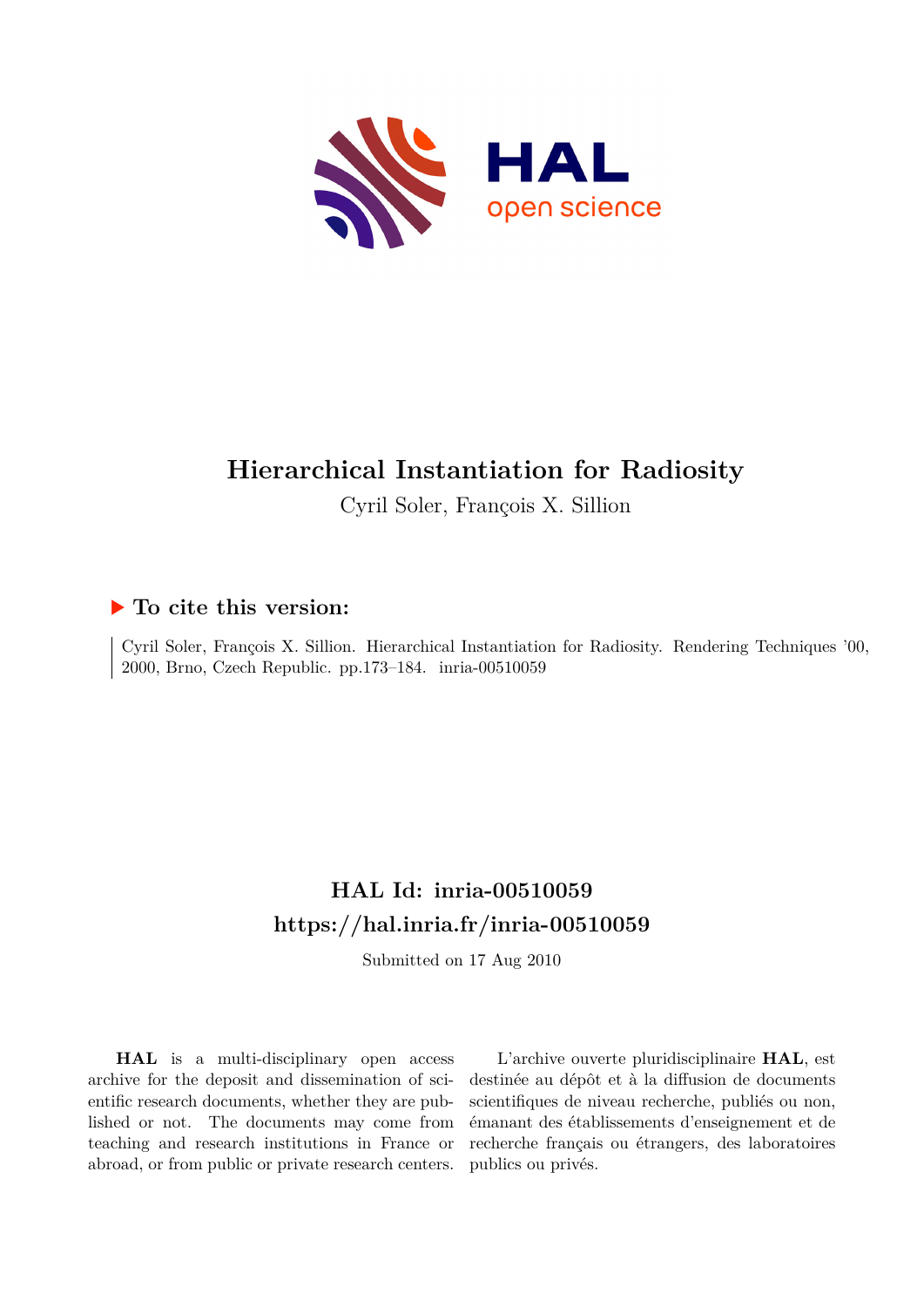# **Hierarchical Instantiation for Radiosity**

Cyril Soler Max Planck Institut für Informatik

François Sillion iMAGIS-GRAVIR/IMAG-INRIA

#### **Abstract.**

We present the concept of hierarchical instantiation for radiosity. This new method enables an efficient, yet accurate determination of the illumination in very large scenes, where similar objects are replaced by instances of the same element. Instances are equipped with suitable radiative properties and are used to replace large amounts of geometry at multiple levels of the scene hierarchy. In essence, our algorithm replaces a single very large hierarchical radiosity problem by a collection of hierarchical radiosity problems within small sets of objects at a time, at several hierarchical levels. We prove the applicability of our method on architectural scenes with replicated geometry. However we reach the best time and memory gains on plant models thanks to the high degree of self-similarity in such kinds of scenes. This allows us to compute lighting simulations on scenes including a very large number of polygons in a short time on machines with limited memory.

## **1 Introduction**

In scenes that include a large number of input geometric primitives, hierarchical radiosity algorithms are rapidly limited by their memory and computation costs.

We propose a new radiosity algorithm based on the concept of hierarchical instantiation, which allows this calculation to be performed while dramatically reducing the resources needed as compared to previous approaches. The hierarchical instantiation idea takes advantage of the inherent repetition and structure in a scene, while allowing full differentiation in terms of lighting conditions.

The notion of instantiation refers to the replacement of similar parts of the complete geometrical model by copies of a single geometry. This is commonly used in ray tracing algorithms, where only a geometric transformation needs to be stored with each instance, all ray intersections being computed against the unique geometrical model common to all instances. In a more general approach, the approximate self-similarity in large models lets us use instances to replace parts of the geometry that are largely, although not exactly, identical. At first sight, instantiation does not seem really suitable for radiosity calculations because geometrically similar objects may receive totally different illumination. Therefore our algorithm cleanly separates the representation of the light distribution from the geometry management. Thanks to a well-chosen computation mechanism and associated traversal of the hierarchical structure, only a fraction of the total geometry ever needs to be present in memory, making the algorithm practical even for very large models such as plants. Instantiation also appears to be a promising approach to radiosity simulations in very complex architectural scenes involving some repetition.

The remainder of the paper is organized as follows: we first review existing approaches for lighting simulation with instantiation. Section 3 presents the hierarchical instantiation algorithm in detail, and analyzes the expected benefits of the approach. In Section 4 we propose a complete set of solutions to the different problems arising in the radiosity simula-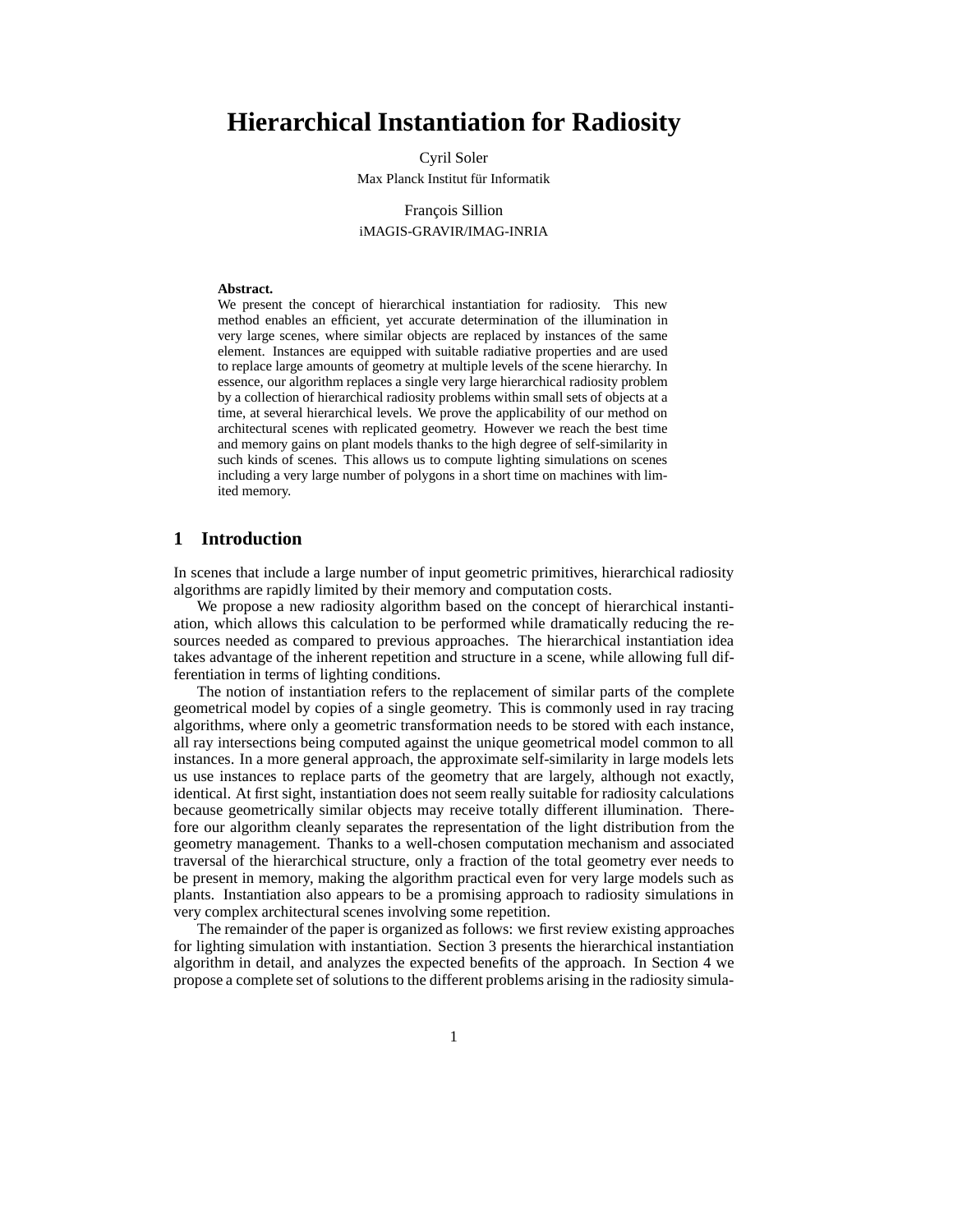tion using hierarchical instantiation. Section 5 presents our results, including the validation of the hierarchical instantiation algorithm and the evaluation of its performance.

### **2 Previous work**

The general principle of *instantiation* is to replace the geometric definition of several identical objects by pointers to a unique original object and the geometric transformation needed to map the original to the instanced object.

Ray-tracing instanced objects simply involves transforming the ray back to the coordinate system of the original object before computing the intersection. Complex models can be ray traced with little memory, since only the geometric representations of original objects must be kept in memory [SB87, KK86]. Applied to plants [Har92] or to fractal objects [BW94] the gain is even more interesting, because the self similarity of such models appears at different levels of their hierarchical representation.

When the objects to be instanced are not exactly identical to a given original object (as is the case for most scenes), approximate instantiation can be used to save memory while ensuring a similar visible result. This has been used to render images of giant outdoor scenes [DHL<sup>+</sup> 98].

Instancing objects for radiosity simulation is a much more difficult problem, because radiosity operates on a representation of illumination traditionally attached to geometry (typically in the form of a mesh). Ouhyoung [OCL96] defined the concept of *re-usable radiosity objects* to share precomputed geometric information between instances of a given object, in order to accelerate the computation of visibility and of the form factors involving these objects. However, the representation of radiosity inside different instances of the same object can not be shared, because it not only depends on internal characteristics of the object but also on its position in the scene. Besides, when dealing with approximate instantiation the geometry of the original can not simply be used as a support geometry for the instances. Therefore this method requires the complete model of all similar objects to be present in memory.

An exception to this rule exists, however, for the case where the radiosity of the instance is not that much influenced by its position in the scene, and it can therefore be considered constant. This is the case for the *canned light sources* objects [HKSS98], for which an inside radiosity solution is precomputed and stored with the model. Such an object can be further instanced and used in any radiosity solution.

#### **3 Hierarchical Instantiation Radiosity**

#### **3.1 Using instances in radiosity**

Radiosity algorithms compute an explicit representation of illumination, typically associated with the geometry in the form of a mesh. Copies of a given object each have their own, unique illumination. Instantiation for radiosity is therefore more elaborate than for simpler rendering techniques, since it should differentiate between the geometry (that is easily shared) and the illumination (that varies from one instance to another).

Hierarchical radiosity algorithms, especially those using clustering, try to avoid considering the inherent complexity of energy exchanges by computing transfers at fairly high levels of a scene hierarchy. However a complete traversal of the scene is needed to estimate the energy emitted or received by a cluster with any accuracy [SAG94]. The use of metaobjects, or impostors, has been proposed to avoid this descent in the hierarchy, and instead perform the computation with fairly large (and simple) objects [RPV93, OCL96].

This is a very good idea, resulting in important savings, but in order to guarantee a sufficient accuracy these meta-objects should be equipped with very precise radiometric information: they should respond appropriately (i.e. just like their actual contents would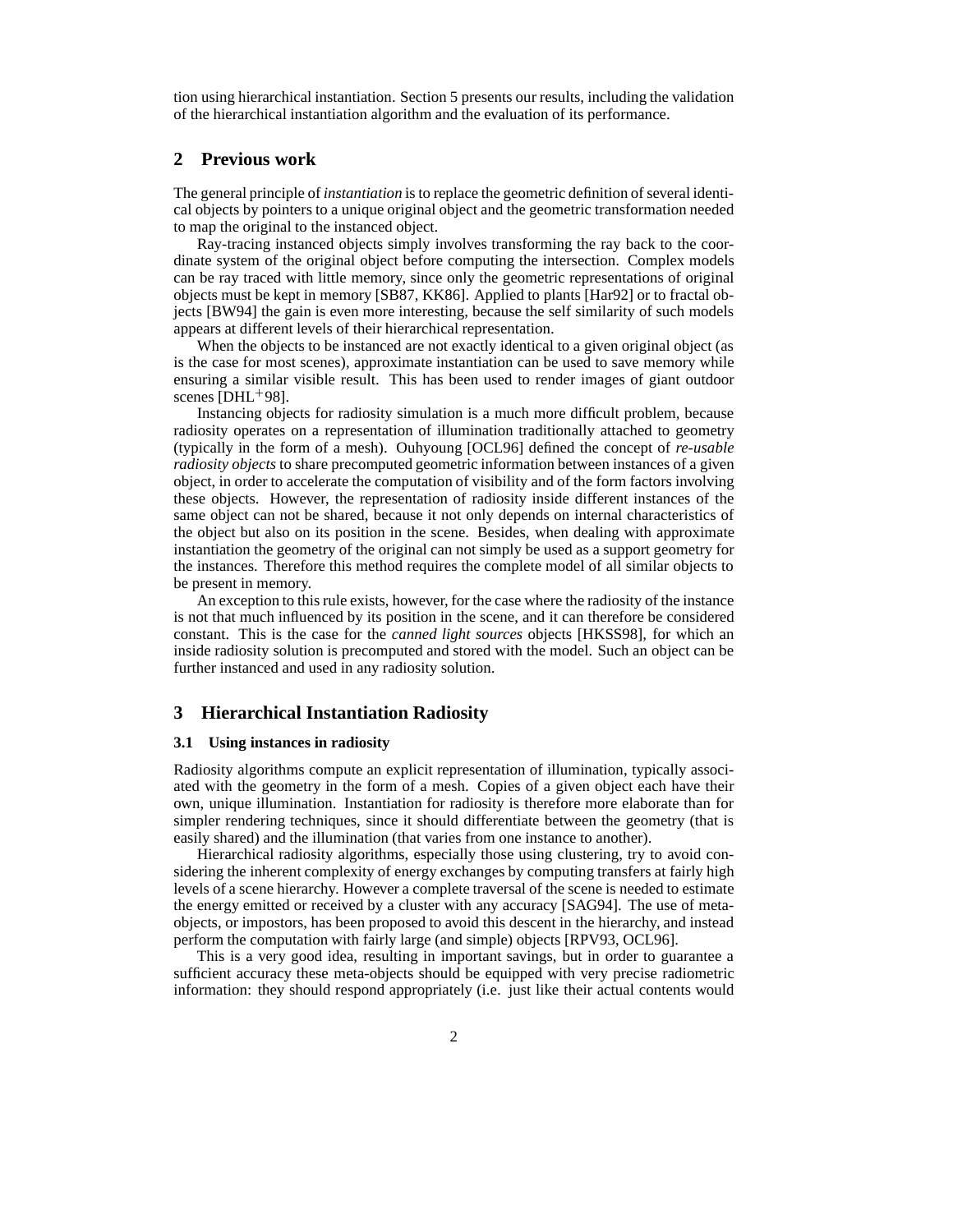do) to incident light, and allow accurate determination of light transmitted through their contents.

An instance should therefore be able to participate in radiosity calculations without accessing its geometric content. In general, for each instance, this requires the knowledge of (a) an outgoing radiance distribution [SDS95], (b) a bidirectional scattering phase function to convert incoming energy into outgoing radiance, and (c) a transmittance function. The phase function of an instanciable object can be sampled by placing an external light source for a number of incoming directions and recording the outgoing radiance after solving for a global energy balance inside its geometry. To compute the outgoing distribution of light of an instance due to incoming energy along a link, we multiply its phase function for the incident direction by the irradiance along the link. For that reason, the phase function can also be called the *reflectance* function of the instance, as an extension to its usual definition on simple surfaces.

Obviously, these characteristics are quite costly to handle, both in terms of computation time and in terms of storage. Meta-objects are therefore especially useful when a sufficient number of such identical objects are present in the scene, since all instances share the same intrinsic characteristics. Phase and transmittance functions are precomputed and stored, and can be accessed whenever needed, to instance a part of the geometry of the scene that corresponds to it.

In summary, instantiation is a key element in making the accurate characterization of simplified objects viable. It is realized by identifying objects (in fact, clusters) that have a similar behavior in terms of light emission, reflection and transmission. Note that the radiometric behavior of an instance can therefore be an approximation of reality, just like its geometry is approximately that of the original. A flexible trade-off is possible between the accuracy of the representation and its compactness, largely controlled by the degree of auto-similarity in the model.

After a radiosity solution is obtained at the level of the instances, the illumination of objects *inside* the instances must still be determined. This involves a local hierarchical radiosity solution in which the contained geometry is subjected to the incident illumination computed for the considered instance. A major potential difficulty is that the contents of the instance might still be too complex to allow a hierarchical radiosity calculation. The hierarchical instantiation algorithm described below provides an elegant and efficient solution to this problem.

#### **3.2 Hierarchical Instantiation**

Our aim is to ensure that hierarchical radiosity calculations are always performed on a fairly small scene. To this end, we explore the possibility of creating instances at various hierarchical levels. This is possible whenever different scales of similarity exist in the model. (Plant models are the perfect example of such a property; we will therefore illustrate the idea with the case of plants in the results section).

**Structure of the hierarchy.** We want to reveal the redundancy present at different scales of the scene hierarchy. This information can easily be extracted from the architecture of plants for instance and we anticipate that it will be possible to obtain it in large-scale architectural scenes as well. If the cluster hierarchy made from *instantiable* clusters still has a large branching factor its efficiency toward hierarchical radiosity must be improved by inserting new levels of (non instantiable) clusters into the hierarchy. This can be done using a constrained clusterizer [HDSD99].

As a result, the entire scene can be described as a hierarchy of clusters, in which instantiable clusters appear at various levels (possibly one included in the other). However, during any call to the computation of a *local* solution using hierarchical radiosity, the part of the hierarchy that is considered always consists of a cluster hierarchy whose leaves are either non opened instances or polygons.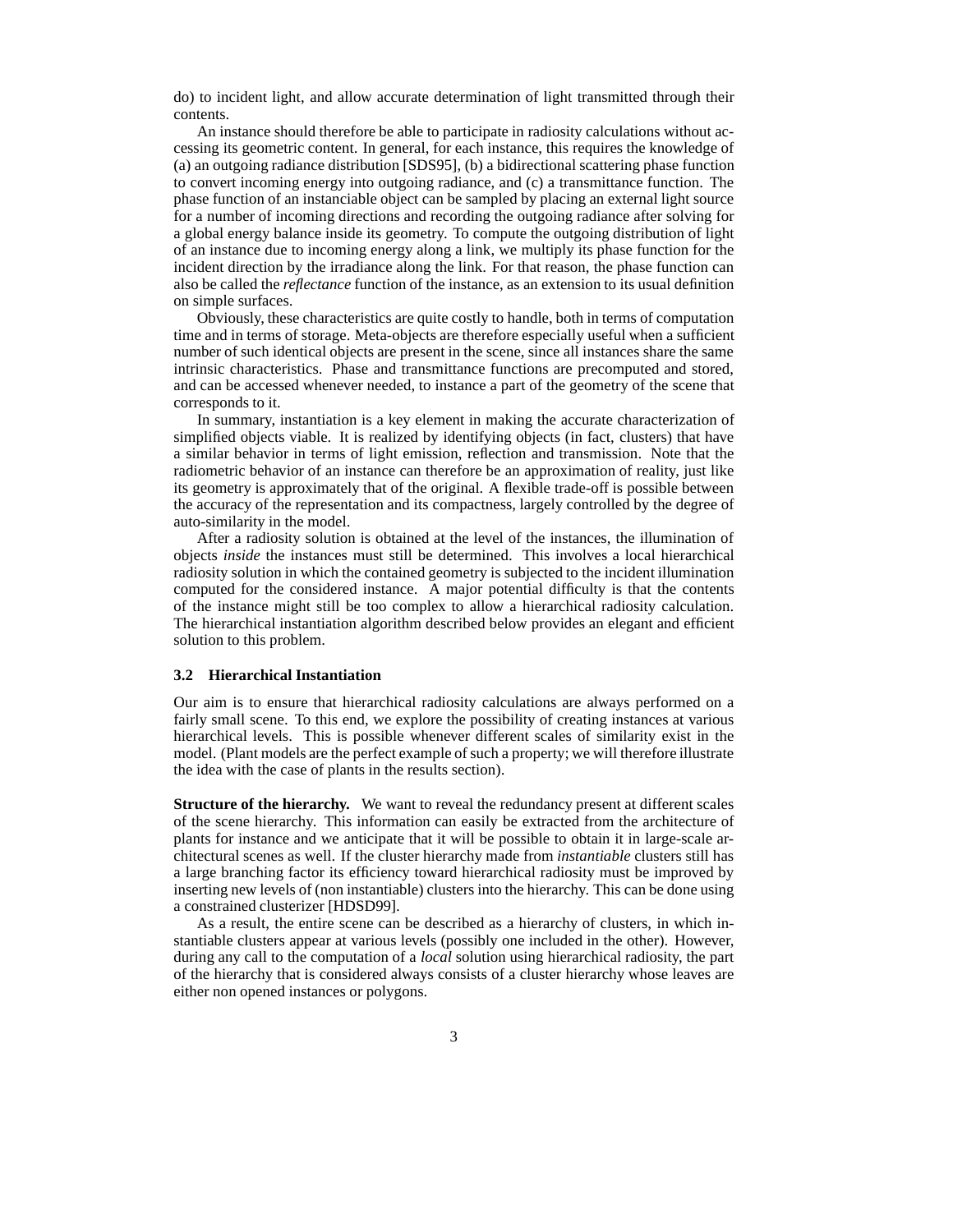**Hierarchical solution.** The scene hierarchy is first loaded into memory with a depth limited to the first level of instances. Then it is processed by the hierarchical radiosity solver, which involves iteratively establishing (refining) links between clusters and propagating energy until convergence. Refinement of the links is limited to the level of instances, since their geometry is not available at this time. However the resulting solution is still much more accurate than if we had performed a hierarchical radiosity solution on the entire scene while limiting the link refinement to the level of the instances. This is due to the fairly precise representation of each instance's "phase function" or general reflectance property, which is precomputed and embodies the effect of light propagation and scattering inside the instance. In addition, it should be noted that no self-links are established on instances, because their reflectance function already accounts for internal light scattering.

We then traverse the scene hierarchy, and focus on each instance encountered in the following manner: (a) form in a new hierarchy by loading down to the next instantiation level the geometry contained in the instance, (b) compute a local radiosity solution inside the new hierarchy (with a recursive application of the algorithm) and (c) destroy the new hierarchy and replace it back with the instance. Therefore we essentially perform a depthfirst traversal of the scene, always focusing on a given hierarchy of instances.

When we reach a level with no instances below, the algorithm is equivalent to hierarchical radiosity with clustering, and a complete solution is available for the current branch of the scene hierarchy, taking into account contributions from the entire scene.

The solution for the current portion of the hierarchy is accessible at this stage only, because its supporting geometry will be deleted when closing the instance. We thus render the corresponding polygons into an off-screen buffer (or output the results to a file), thereby progressively forming the image during the traversal of the scene.

**Opening instances.** We detail here the operations involved in the "local" solution computed when opening an instance in the recursive traversal. This process is illustrated in Figure 1. On the left we see a solution computed at a given level. Oval shapes represent objects or clusters, while rectangles represent instances. Links are indicated by arrows, and have been created at varying levels of the cluster hierarchy.

When the lower-right instance is opened, we build a hierarchy with its contents, as shown on the right-hand side of the figure. In order to properly account for all incoming light, we create copies of all links that previously arrived on the instance (marked using dashed lines on the figure) and attach them to the root of the new hierarchy. We also add a self-link to the root if no self link exist on any parent levels, to account for all internal exchanges [Sil95].

We can then apply the solution procedure outlined above, that is first solve for radiosity, then traverse the hierarchy to open instances and recurse. The right side of Figure 1 illustrates the radiosity solution, in the opened level: Dashed links correspond to links that previously arrived at the instance level, and have been refined. Internal links issued from the refinement of the added self link are also represented. The recursion would then continue into the smaller instances before returning to the left-hand situation and opening the other instance.

Note that refinement is constrained in that only elements belonging to the considered hierarchy may be subdivided (either as emitters or receivers). Gathering and push/pull operations are also applied to the local hierarchy only, essentially treating all elements external to this hierarchy as fixed light sources.

**Discussion.** Our algorithm essentially gains by neglecting the correlation between objects lying in different instances at the same hierarchical level. For two such sibling instances, no link can ever be created between one object from each, because the contents of both instances are never simultaneously present in memory. This ensures that every local solution only involves a small number of objects, at the expense of a small approximation. For the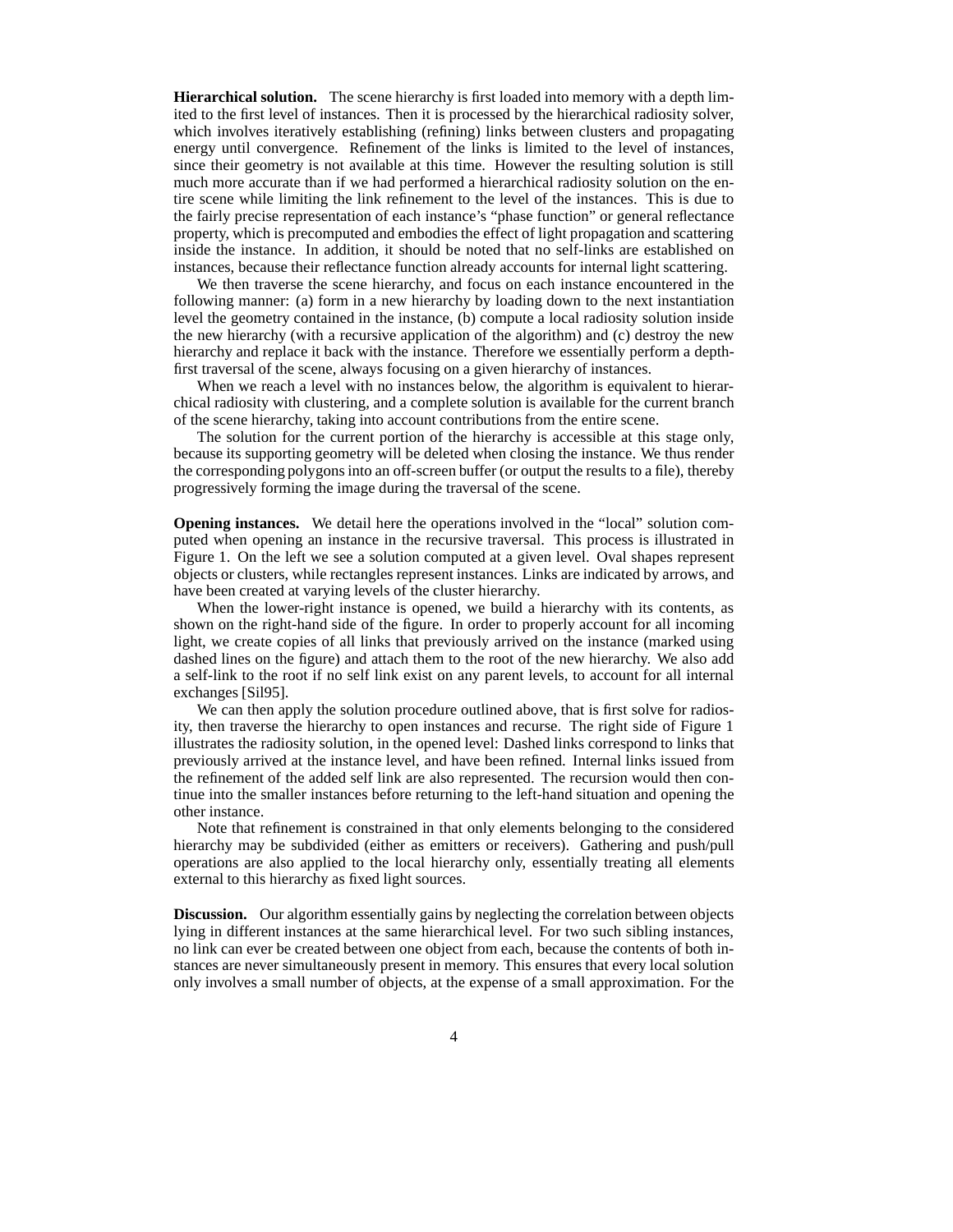

**Fig. 1.** Two consecutive stages of the recursive computation of the radiosity solution in the hierarchy of instances.

same reason, a complete solution is never present in memory, although every part of the global solution is available at some stage of the calculation. This explains why any results such as images or radiosity values written to a file must be output during the calculation as mentioned earlier.

The same result could be achieved in a normal radiosity algorithm, by preventing the refinement of an emitter if it is an "instantiable" object different from the receiver. However the global accuracy would be lower unless the emitter is already refined enough to obtain a high-quality representation of its internal light distribution. Since the phase functions of the original instances are pre-computed and stored, more computation time can be invested in this process than typically done in a hierarchical radiosity computation. For instance the effects of internal visibility in emitting clusters, which are usually not computed for cost reasons [SD95], are accounted for in our general reflectance functions (See Section 4).

The pseudo-code on Figure 2 summarizes the algorithm.

| $\mathbf{main}()$<br><b>OpenOutputFile</b> ()<br><b>OpenInstance</b> (root)<br>CloseOutputFile()         | <b>OpenInstance</b> ( <i>instance</i> H)<br>cluster $G = \text{LoadNextLevel}(H)$<br>$\bf Replace In Hierarchy(H,G)$<br>TransferLinks(H,G) |
|----------------------------------------------------------------------------------------------------------|--------------------------------------------------------------------------------------------------------------------------------------------|
| <b>HierarchicalInstantiation</b> ( <i>cluster</i> H)<br>if IsAnInstance(H)                               | ComputeLocalSolution(G)                                                                                                                    |
| OpenInstance(H)<br>if IsACluster(H)                                                                      | $\mathbf{Hierarchical Instantiation}(G)$                                                                                                   |
| $\mathbf{For All Children}(\mathbf{g}, \mathbf{G})$<br>$\textbf{Hierarchical Instantiation}(\textbf{g})$ | $\bf{DeleteLinks}(G)$<br>$\bf Replace In Hierarchy(G,H)$                                                                                   |
| if $IsAPolygon(H)$<br>Render(H)                                                                          | Delete G                                                                                                                                   |

**Fig. 2.** Pseudo code for the radiosity instantiation algorithm. The generic *Render* procedure replaces any output of the information as rendering the polygon to an off-screen buffer, or saving its radiosity to a file.

#### **3.3 Cost considerations**

Simple recursion arguments allow us to evaluate the cost of our algorithm in terms of storage and computation cost. Let us denote the number of instantiation levels by *k*, the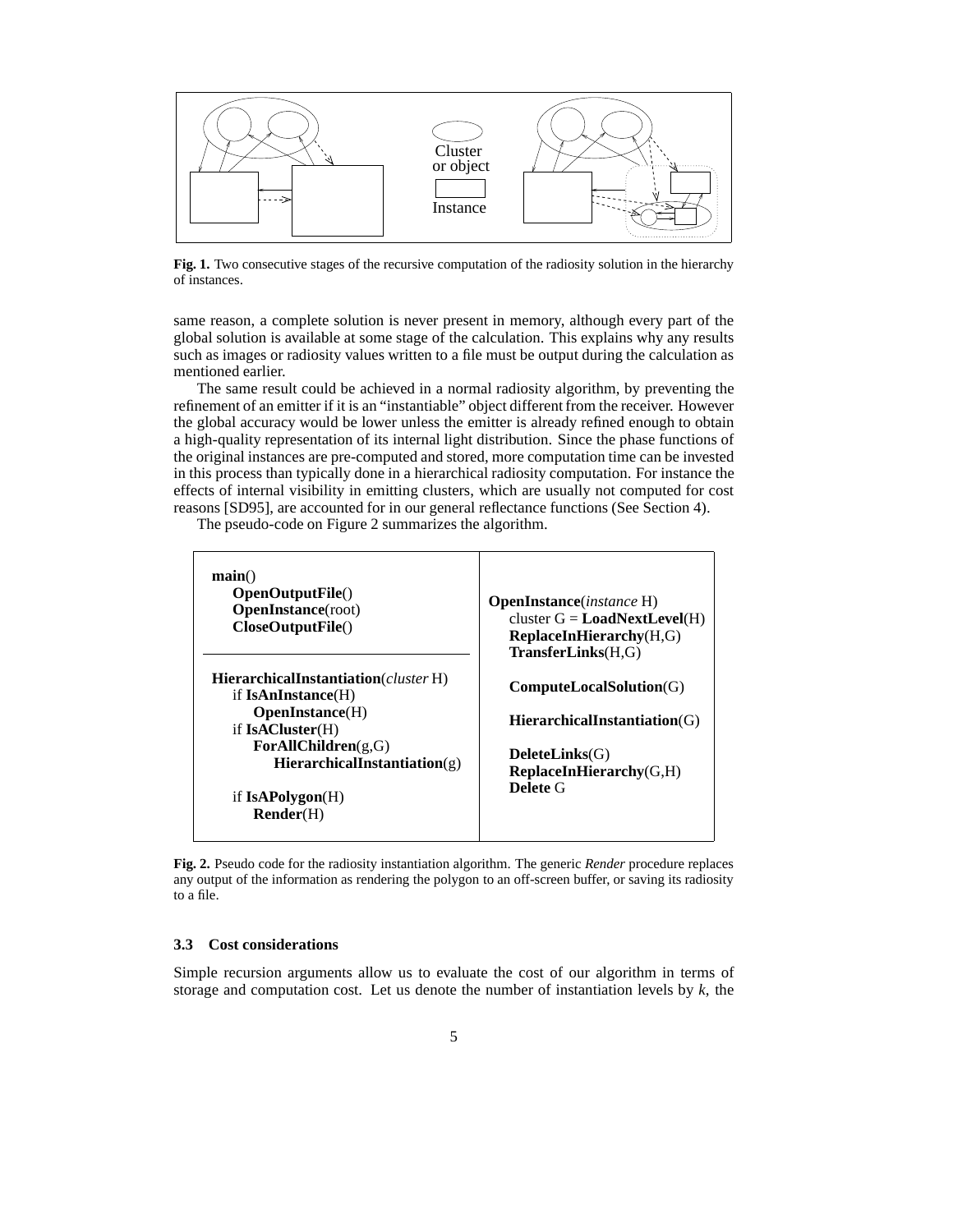number of elements at each instantiation level by *N*, and the number of these elements that are instances by *p*. This model is very simple because it assumes a uniform branching factor among all levels of the hierarchy of instances, and a uniform proportion of instances and polygons at each level of the scene hierarchy. Using these characteristics, the total number of polygons in the scene is :

$$
n = (N - p)(1 + p + \dots + p^{k-1}) + p^k N = O(p^k N)
$$
 (1)

**Gain in memory.** Let us denote the memory size of a polygon, an instance and an original (instanced) object by ε, *I* and *o*.

Assuming *r* original objects are used to create the *p* instances, the memory footprint of the scene at the top level of calculation is :

$$
M_{inst}(1) = (N-p)\varepsilon + pI + ro
$$

Since the algorithm only loads the geometry of the branch of the hierarchy it is descending into, the maximum memory requirement is reached at the bottom of the hierarchy, where it is :

$$
M_{inst}(k) = k(N - p)\varepsilon + kpI + kro
$$
 (2)

For the ideal case of a well balanced hierarchy of instances, the memory cost is thus logarithmic in terms of the total number of polygons in the scene. In any case, it is much less than the  $O(n\varepsilon)$  memory size of the model itself.

As an example taken from our implementation and real data, consider  $o = 1,100$  bytes (an original object holds two sampled directional functions at 528 bytes each),  $\varepsilon = 150$ bytes (this rather large size accounts for geometry, radiometric and subdivision information) and  $I = 200$  bytes (in our implementation, instances are also clusters and thus contain inherited information). For the tree presented in Figure 5, we have  $n = 119,000$ ,  $k = 4$ ,  $r = 5$ ,  $N \approx 30$  and  $p \approx 8$ . The expected memory size given by Expression 2 is 48 kb, which is much less than  $n \epsilon = 15,085\text{Kb}$ , the expected size of the entire scene.

Although these numbers do not translate directly into required memory sizes, because of the missing constants and various fixed costs, we will see in Section 5 that a large memory reduction is observed, the gain increasing with scene complexity. It actually becomes feasible to simulate very large scenes that simply could not be treated by previous methods.

Since the accuracy threshold does not change when recursively computing the local solutions, the maximum number of links in memory can be estimated by the number of links that contribute to the illumination of a leaf element in a classical hierarchical radiosity solution on the entire scene, multiplied by the number of leaf elements at the lowest level, *e.g*  $O(N \log n)$ . This is much less than the  $O(n \log n)$  links of the normal clustering radiosity method.

In scenes with limited instantiation depth (*e.g* k is small) the logarithmic equivalent does not hold anymore. In the worst case, the gain in memory is the number of instances times the ratio between the memory cost of an instance and the actual geometry.

**Computation cost.** We consider that a hierarchical radiosity solution in a scene of *n* elements equipped with a well balanced hierarchy can be performed in  $O(n \log n)$  time.

Let  $C(i)$  denote the cost of our algorithm for solving level *i*, then we get :

$$
C(i) = N \log(N) + pC(i-1) \quad \text{and} \quad C(1) = N \log(N)
$$

The cost is thus :

$$
C(k) = N \log(N) \left( 1 + p + \dots + p^k \right)
$$
  
=  $O(p^k N \log(N))$ 

 $\overline{\phantom{a}}$ 

 $\sim$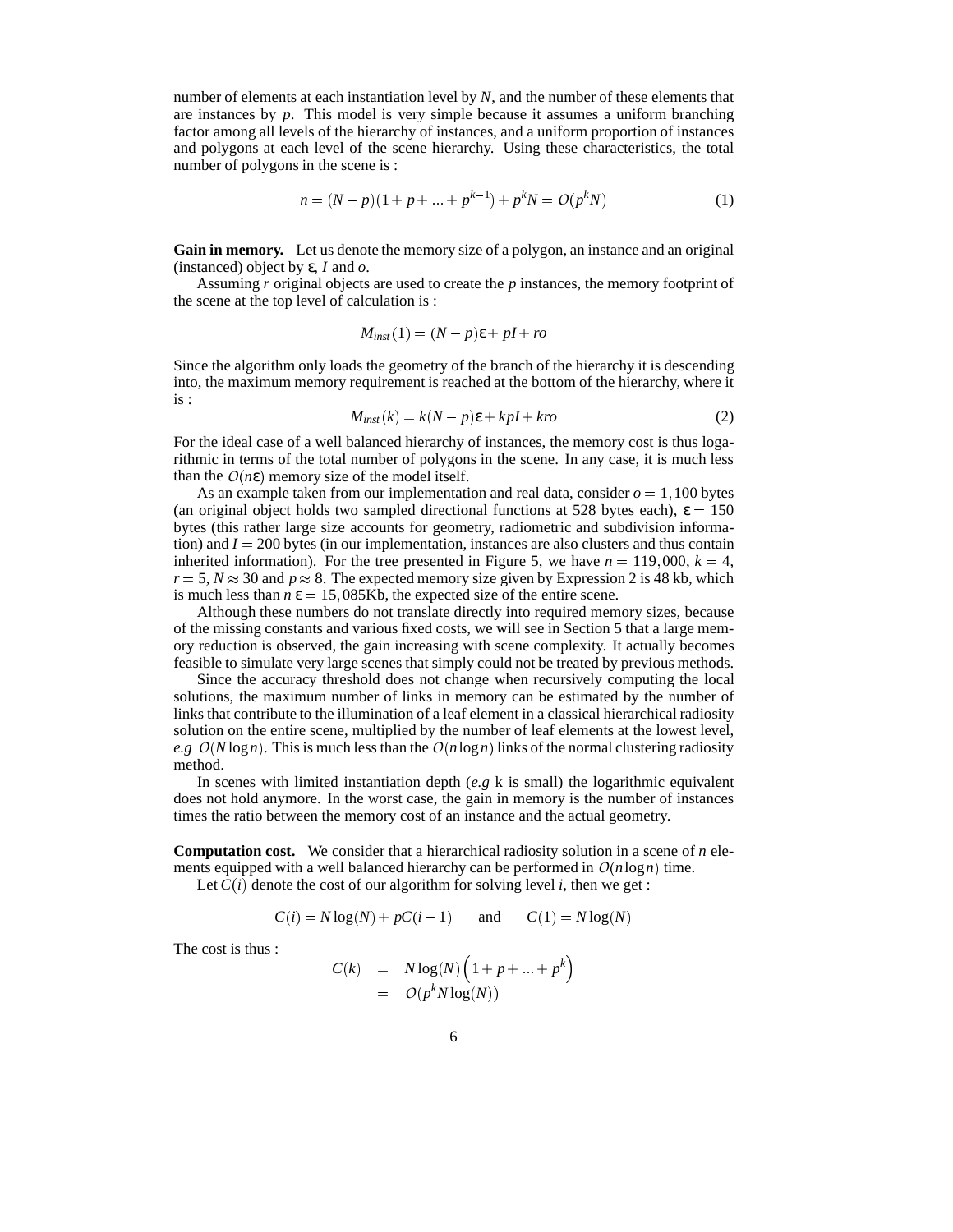Considering that  $n = O(p^kN)$ , the value  $C(k)$  appears to be equivalent to  $O(n \log(N))$ , which is very close to the cost of the classical hierarchical radiosity algorithm. However, our algorithm is faster in practice, as will be discussed in the results section.

## **4 Implementation**

**Precomputation and use of instance information.** In the general case, we use a directional distribution to represent the transmittance information of an instance. We precompute it using graphics hardware, by rendering the concerned object off-screen in each direction sample and recording the percentage of the bounding box of the object that is not masked by the object itself. In some cases, the transmittance information can preferably be accessed through a simplified geometric representation of the real geometry, especially if the instances replace very simple objects. This representation can still be approximative since we allow the instantiation of not necessarily identical objects.

We compute the phase function by performing a series of accurate lighting simulations for directional incoming illuminations, and recording the distribution of outgoing light. Each lighting simulation is done using hierarchical radiosity. We record the outgoing light by rendering the illuminated object in an off-screen buffer and measuring the average values of pixels in the resulting image, so as to obtain an average radiance value per unit of projected area. One advantage of this technique is to account for self-occlusion for the outgoing light as well as for the incoming light in the objects. However, if instances are used to replace very complex geometry this approach can be costly. In such a case, a recursive application of the Hierarchical Instantiation algorithm with limited depth could be used to improve the computation time of the phase functions. An other possibility is to use generic phase functions, which works well for plant models.

To compute the contribution of an emitting instance to the radiosity of an element in a given direction  $\theta$ , we then multiply its emmited radiance by the projected area  $a(\theta)$  of its geometry in the direction of the receiving element. This projected area is easily deduced from the value of the directional transmittance τ(θ), and the projected area *A*(θ) of the instance's bounding box:

$$
a(\theta) = (1 - \tau(\theta))A(\theta)
$$

**Visibility computation.** Computing visibility using exact geometric information is only viable for clusters that contain a small number of polygons. Therefore the geometric information of simple objects can be kept with the original cluster, for use by all the instances. At higher levels, a formulation based on extinction coefficients [Sil95] works well for isotropic clusters, like the ones we find on plant models. For all other cases, a more complex representation of visibility can be needed depending on the geometric configuration of the energy transfer it is involved in. This can be achieved using a simplified geometry. Indeed, even a highly decimated mesh produces much more realistic shadows than a box equipped with directional transmittance.

When computing the visibility through a blocker that is not an instance, the visibility is recursively computed down to next instances or polygons.

**Instantiation policy.** The basic principle of instantiation requires that a sufficient number of copies of an instantiable cluster exist in the scene to counterbalance the cost of keeping general reflectance functions of original clusters in the scene. It should be noticed that exact geometric similarity between objects instanced by the same original is not necessarily needed: it is sufficient that they only have similar radiometric properties at the level of the hierarchical radiosity solution they are involved in. After being opened, the instances are automatically replaced by more appropriate geometry. This allows us to instance branches of a plant for instance, whose geometry would differ in details but that still would have the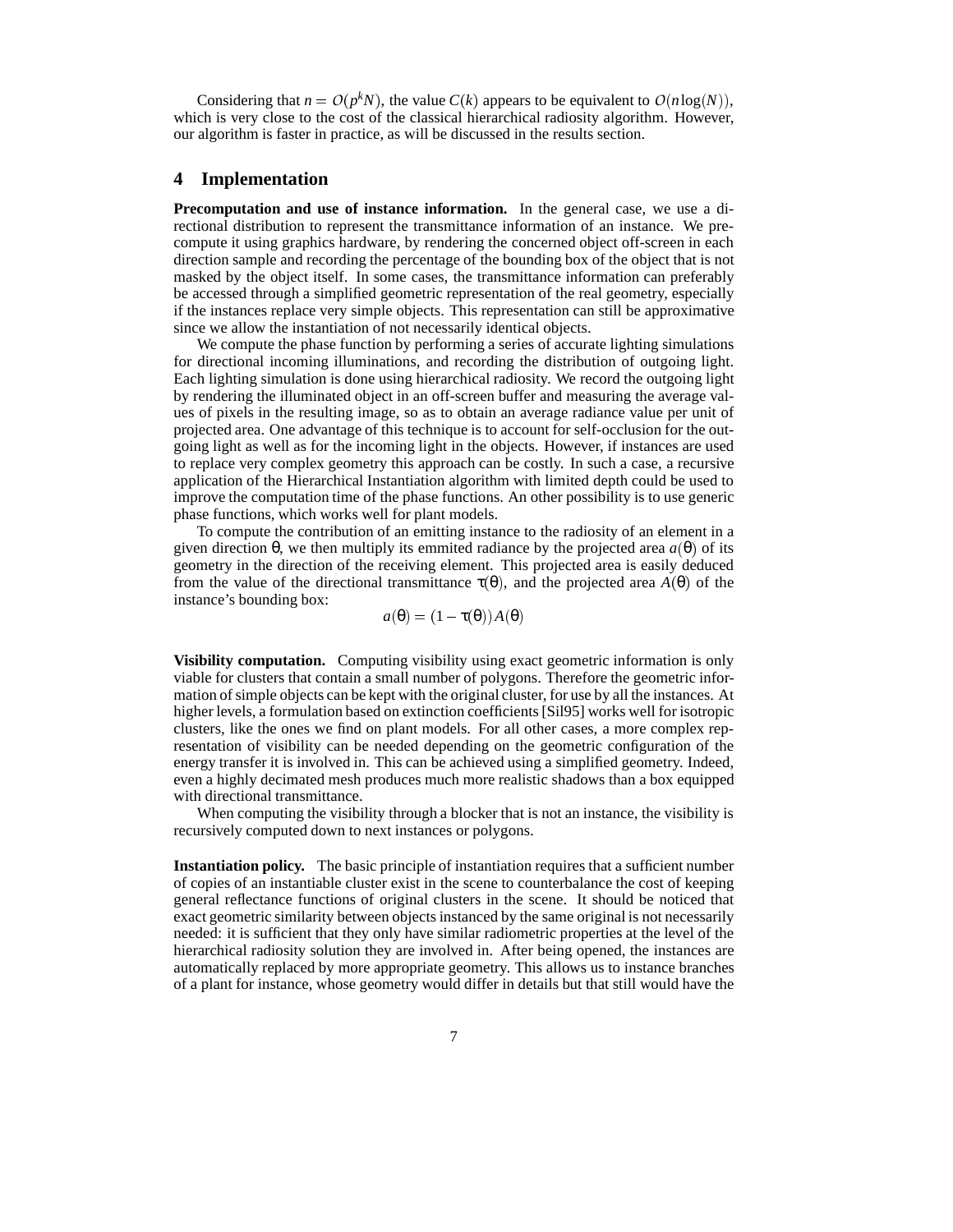same global shape. In general, a more complete approach would consist in precomputing and storing the necessary information to obtain a bound on the error for energy exchanges that involve approximate instances, and use it to decide whether to use a different but more appropriate original cluster to reduce the error.

Instancing at all levels of the hierarchy is not necessarily a good idea: In some cases in which clusters are too close to each other, replacing both of them by instances would suppress any interaction between pairs of sub-elements in these clusters. This is a common cause of error in hierarchical radiosity algorithms. Besides, clusters that lay too close to each others tend to be associated to poorly approximated form factors, which can cause divergence of the algorithm when a number of them sum up to too large a value. To correct both problems, our implementation allows to skip levels of instantiation to increase accuracy, at the expense of computation time and additional memory cost.

In our first implementation, this strategy is entirely user-defined, which is not acceptable if we want to be able to treat complex scenes automatically. It would also be a good idea to have the instantiation policy depend on the memory currently available by caching instance memory: the program could be allowed to skip instantiation levels whenever needed provided that sufficient memory is available.

### **5 Results**

#### **5.1 Application to classical architectural scenes**

In Figure 6 (*See appendix*) we present a solution on a "classical radiosity scene" of 55; 000 polygons, in which all objects have been instanced (*e.g* 24 chairs, 3 tables, 3 orchids and 4 plants. Computation times for each of the four phase functions took between 1mn and 10mn). To be able to generate correct shadows for the instances the transmittance function is computed using a unique and shared copy of the geometry of each object. Note that shadows of external geometry (including instances) on instances themselves are also correctly generated (consider for instance the shadows on tables cast by the orchids).

The solution itself is computed in 8mn using 15MB of memory, whereas the computation time and memory cost of hierarchical radiosity is 45mn/67MB. However, it could be possible to improve the gain in this particular scene, using a higher depth of instantiation on the two plant models but we did not have access to their botanical structure. This raises the question of automatically finding potential instances in a scene.

#### **5.2 Application to plant models**

Hierarchical radiosity without clustering is of little help in the case of plants, mainly because the polygons that define the models are always very small, thus raising the cost of initial linking. Radiosity methods with clustering [SAG94, Chr95, Sil95] seem to be very promising since they have a much smaller computation cost, but they still require considering the entire model simultaneously in order to establish links between clusters, which becomes unpracticable for very large plants. Other calculation algorithms based on statistical or continuous approximations have been proposed [Gre89, MMKW97, Gov95], but are ill-suited to simulations at the scale of a few plants, which is more typical in virtual reality and computer graphics applications.

Conversely, our approach works very well because of the high degree of self similarity inside the plant models, and because instances are able to share properties such as phase functions. We observe indeed that phase functions for a given kind of axis (branch, whole plant) tend to reach a "limit" as its age increases. This allows us to instantiate older axes using the precomputed information of medium aged ones. Otherwise, precomputing the phase function of very complex objects (like old trees) using a brute force approach can be even longer than computing the solution for the scene itself. Finally, directional trans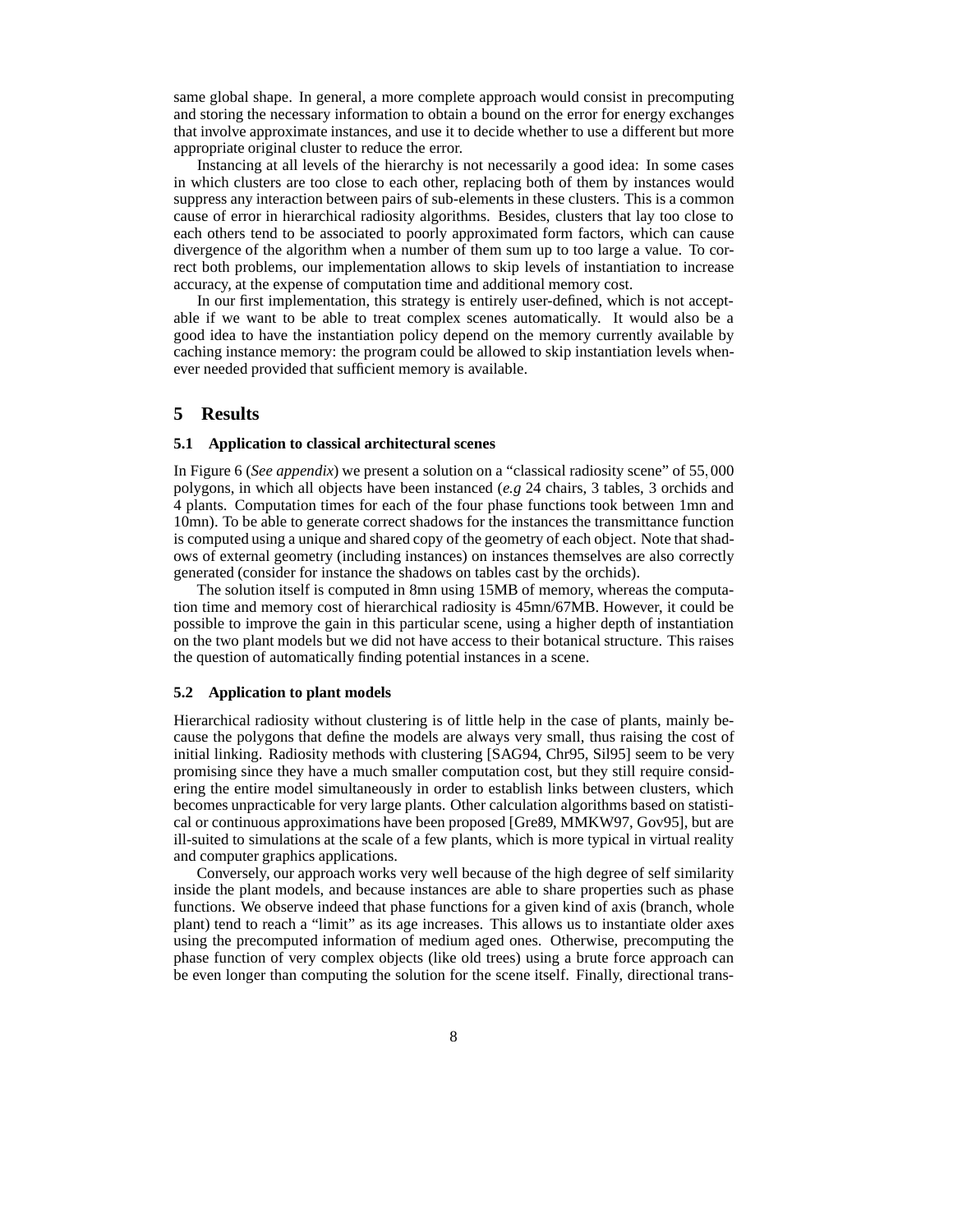mittance functions work pretty well because the transmittance of such kind objects is, to a large extent, uniform at the scale of the energy transfers.



**Fig. 3.** (*a*) to (*c*) : Axes corresponding to three different levels of possible instantiation. Each level also corresponds to a cluster in the hierarchy that defines the tree. (*d*) represents the reflectance function for the axis in (*a*). The two main bulbs come from the shape of the bounding box and the smaller ones from the common orientation of the polygons in the cluster. See text also.

We import our scenes as a depth-first description of the cluster hierarchy and the geometry. In the case of plants, each cluster (before constraining the hierarchy) corresponds to a plant axis in the architectural sense [dREF<sup>+</sup>88], and contains information about the kind of axis and its age. We use this information as a criterion of similarity between clusters that can be instantiated. The clusters in Figure 3 represent different levels of instances used for the images of Figures 5 and 7 (*See appendix*). With each of these clusters is also stored its position and orientation in space. Whenever it is deemed possible to instantiate a cluster, its geometric definition is skipped and replaced by an instance with the correct geometrical transformation.

In our current implementation, phase functions only account for incoming light direction in the instances, the outgoing radiance per unit of projected area is assumed to be uniform. This allows us to store only radiosity values on instances instead of complete directional radiance distributions. While incurring some approximations, this allowed us to test our algorithm in a first approach, and does not depend on any limitations of the algorithm itself. Such a phase function is represented in Figure 3d that corresponds to the cluster in Figure 3a.

Finally, leaves are modeled by two-sided polygons with diffuse transparency. The radiosity on one side is computed as the sum of two terms: (1) the irradiance on the same side multiplied by its reflectance, and (2) the irradiance on the other side multiplied by a diffuse transmittance coefficient.

#### **5.3 Comparison with hierarchical radiosity**

In Figure 5 (*See appendix*) we compare the results given by our radiosity algorithm to that of a hierarchical radiosity simulation with clustering, performed with the same set of parameters but without instantiation. Three light sources are used (the 3rd one is masked by the tree). The model of the tree is a 30-year old poplar tree (*populus*) consisting of 119 000 polygons. Experiments have been conducted on a *SGI Origin2000* computer.

Although the results seem identical at first sight, some subtle differences can be found, that mainly concern a variation of the energy in some parts of the plant where instantiation has been used. This is due to the fact that the radiosity stored in the instances is not directional but represented as a single value. On the *right* image for instance, the light arriving from the light source on the center of the tree has been distributed behind the instance because of this approximation. As expected by our estimations, the gain is very important (15 times less memory in this particular case), especially considering that there are fixed memory costs (Our radiosity program requires a fixed amount of 5MB of RAM).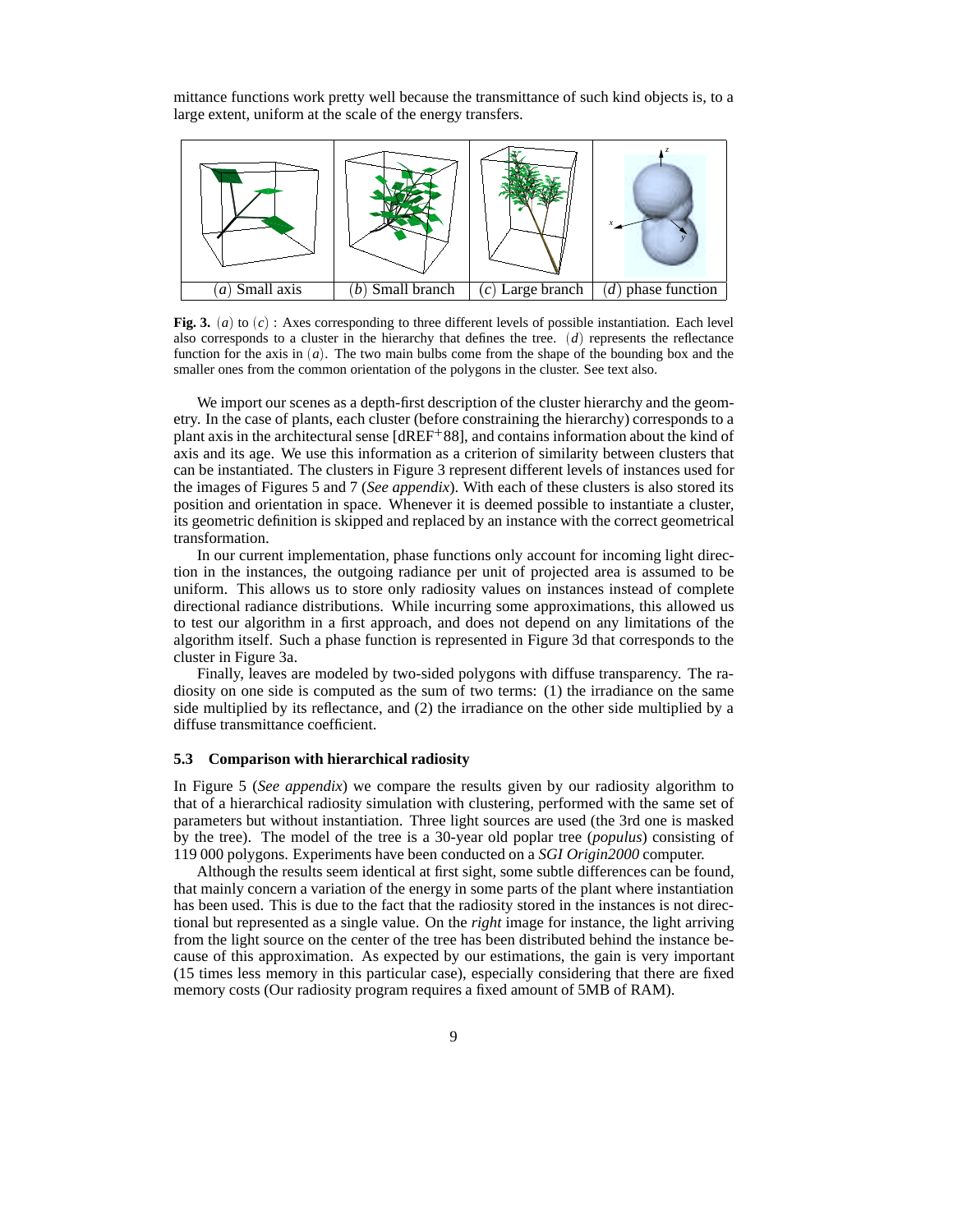

**Fig. 4.** Left: *L* 2 *error in percentage of the maximum value of the reference solution (computed using hierarchical radiosity) for various values of the accuracy threshold used in link refinement. The numbers in black on the curves indicate computation times in seconds.* Right: *histogram of the number of hierarchical radiosity solutions on local hierarchies with variable numbers of leaf elements. When instancing at fewer levels, hierarchical radiosity computations tend to involve more elements.*

An important gain in computation time is also apparent (Hierarchical Instantiation is 8 times faster). Since our algorithm does not allow bidirectional refinement of energy links between instances, it refines fewer links and computes fewer form factors. The ratio between the two numbers of links is the average number of elements an emitter is subdivided into. This of course depends on the relative positions of the elements and on the refinement algorithm. If the instances are not too close to each other, we can consider that our algorithm is equivalent to normal refinement; for really close instances it is more approximate. Visibility calculations are also faster with instances, since they do not require geometric operations, instead using the stored mean transmittance value in the relevant directions.

On the left side of Figure 4 we show a comparison of the accuracy of hierarchical radiosity and hierarchical instantiation for values of the accuracy threshold used in the refinement of links, for the scene of Figure 5. It appears that for larger values of the error threshold, hierarchical instantiation is much faster then hierarchical radiosity with a better accuracy. This confirms that using phase functions that accurately account for the internal scattering of light is more efficient than the traditional approximation used for clusters in hierarchical radiosity. For small error thresholds hierarchical radiosity is still more accurate than hierarchical instantiation. We believe that this is caused by the omni-directional approximation of the reflectance functions in our current implementation, which is confirmed by the fact that instancing fewer levels in the hierarchy only marginally increases the accuracy. The repartition of the hierarchical radiosity solutions required by our algorithm corresponding to each case is shown on the right side of Figure 4. It clearly appears that when instancing all levels, only hierarchical radiosity problems with small number of elements occur. When instancing every other level, the average number of elements per hierarchical radiosity problem increases. Finally, when instancing every three levels, the algorithm tends to mainly solve hierarchical radiosity problems with more than 100 leaf elements.

Figure 7 (*See appendix*) presents a lighting simulation in a scene of 1 210 925 input polygons, built using poplar trees of various ages<sup>1</sup>. The simulation took 9 hours and 53 minutes to compute on a *Sgi-Origin 2000* computer, using only 49Mb of memory. When comparing this computation time with the one of the solution on Figure 5, it should be noticed that the source we used here is much more complex (Each bulb contains an average of 1 000 small polygons grouped into clusters) and thus drastically increases the number of links in the scene. Computation time with a single polygon source is less than 2 hours.

<sup>&</sup>lt;sup>1</sup>Models generated by the AMAPHydro software. Courtesy of Pr.Philippe de Reffye and F.Blaise, CIRAD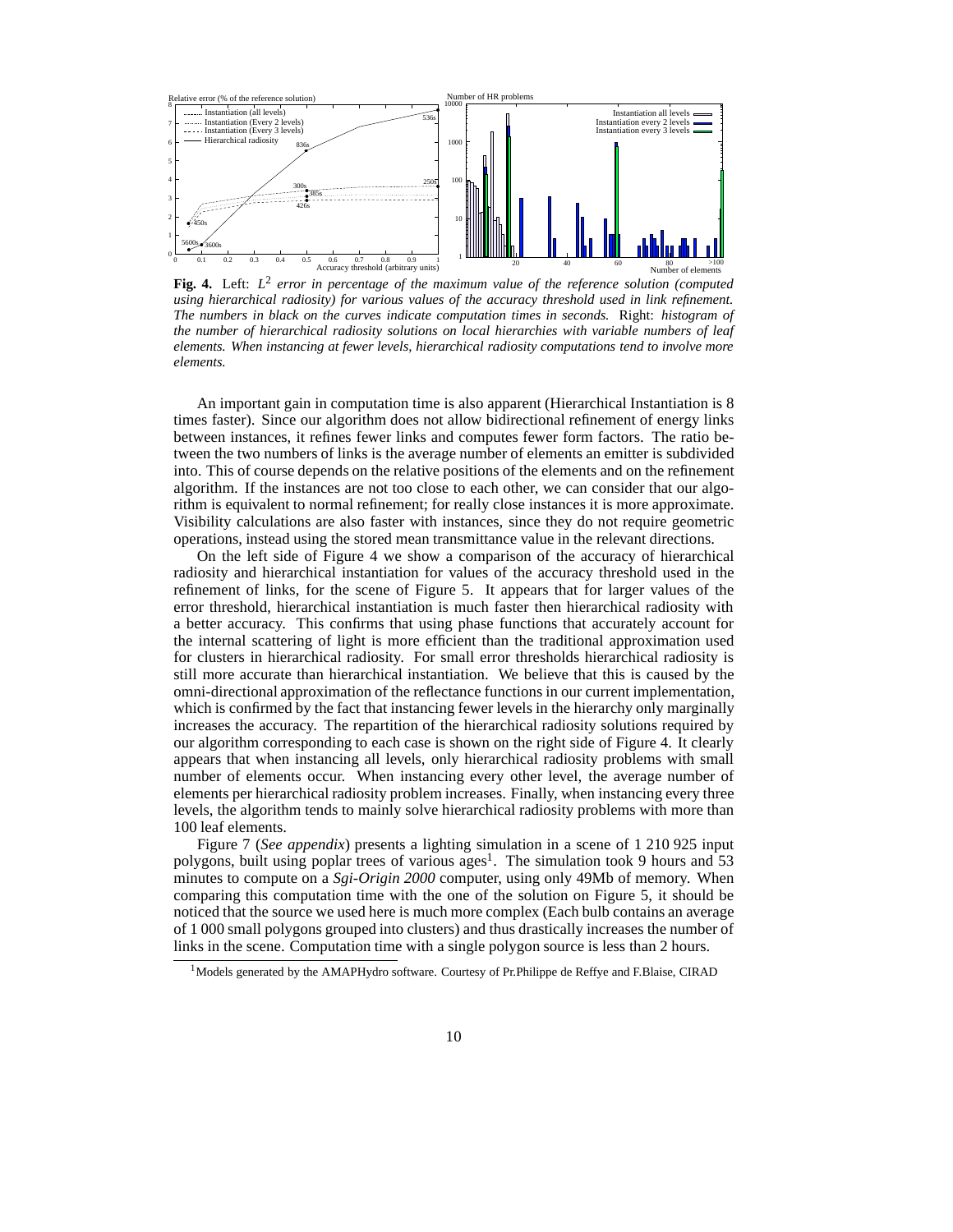## **6 Conclusions and future work**

We have proposed a new hierarchical instancing technique that drastically reduces the amount of resources needed for the lighting simulation with hierarchical radiosity in scenes with approximate geometrical redundancy. This enables for the first time the precise simulation of light in very large models, such as entire trees, with limited memory. This instantiation technique essentially bridges the gap between explicit radiosity solutions and view-dependent approaches operating on instanced geometry, allowing a precise calculation in object space with reasonable resources.

Whereas in the case of plants it appears that the phase functions from large models can be approximated by the ones for small models, (*e.g* by the phase functions from instances at lower levels in the hierarchy) this is not true in architectural scenes. Some investigation is required to search for a way to deduce phase functions of large instances without computing a hierarchical radiosity in the entire model. We are thinking about considering an incremental approach, where phase functions are initially considered uniform, but are incrementally updated after opening the corresponding instance.

We have seen in the case of architectural scenes that directional transmittance functions do poorly in the computation of shadows cast by the instances and we used geometry based transmittance. Indeed, in the method we have presented, the instances are "opened" to improve the computation of their internal light distribution only. The regions where shadows are cast by an instance could also be considered as to be improved when opening this instance. Therefore, a formulation of our algorithm based on the accuracy of energy transfer along links that encounter an instance – rather than based on the accuracy of light on approximated geometry – would form a more general approach that could also permit to accurately compute shadows due to the geometry in the instances while keeping an approximate transmittance function within the instance.

The hierarchical instantiation algorithm could perhaps be improved by detecting instances with simple contents receiving a nearly uniform distribution of incoming light. In such cases, a simple hierarchical push/pull may replace the local radiosity solution at a fraction of the cost. Smarter and more generic instantiation policies could be used, especially as we start applying these ideas to scenes with less self-similarity. The vector quantization technique of [DHL<sup>+</sup> 98], based on the difference between phase functions, should prove particularly useful.

As could be observed in the results section, the compromise between storage requirements of the phase functions and the accuracy of the simulation leads to approximations in the solution for highly refined scenes. This choice was not due to a particular restriction of our algorithm but for the sake of simplicity for a first approach. Experiments could be conducted on bidirectional phase functions, and the kind of phase function to use (uniform, mono or bi-directional) could be adapted to the case of each object to be instanced. The precise distribution of illumination computed in our method could also be used to create high quality renderings, using a rendering step in which each leaf is subjected to the irradiance from links but uses a more accurate BRDF, including specular/shiny effects which are visually important despite their limited global impact.

Finally, it is clear that this work has a direct application on physiological plant growth simulation where the precise illumination on leaves is needed to compute the production of vegetal matter. We are currently working on such a project in collaboration with the LIAMA (French-Chinese Laboratory for Computer Science, Beijing, China) and the CIRAD (International Research Center in Agronomy and Development).

**Acknowledgements.** This work was supported in part by the INRIA Cooperative Research Project *SOLEIL* (INRIA-LIAMA-CIRAD). We wish to thank Philippe De Reffye and Frédéric Blaise (CIRAD) for their active participation. It was also supported by the European Union under Esprit LTR project #24944 ARCADE "making radiosity usable".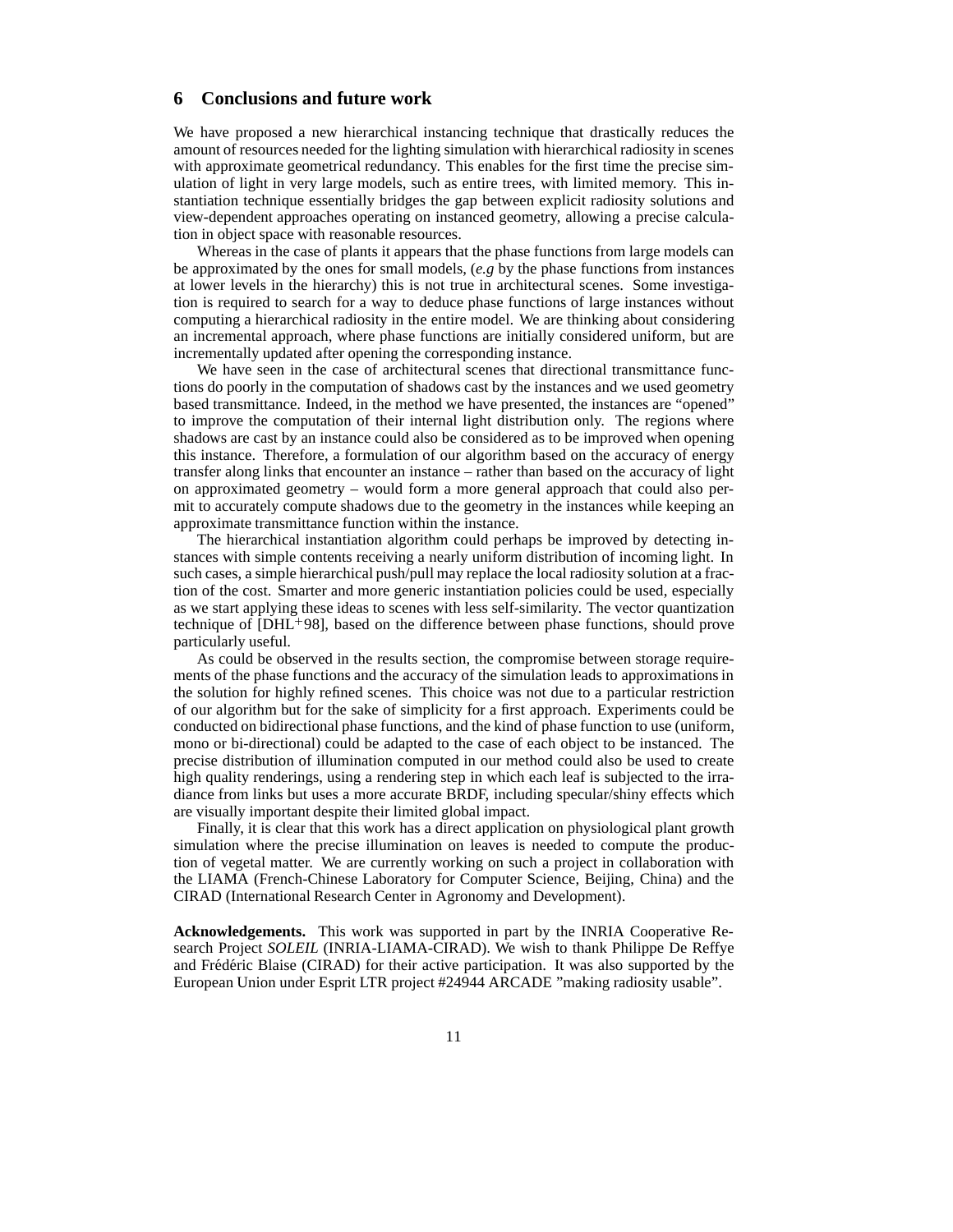# **References**

| BW94.               | Ph. Bekaert and Y. D. Willems. Raytracing 3d linear graftals. Winter School of Computer<br>Graphics 1994, January 1994. Held in held at University of West Bohemia, Plzen, Czech                                                                                                                                                                                      |
|---------------------|-----------------------------------------------------------------------------------------------------------------------------------------------------------------------------------------------------------------------------------------------------------------------------------------------------------------------------------------------------------------------|
| Chr95.              | Republic, 19-20 January 1994.<br>Per Henrik Christensen. Hierarchical Techniques for Glossy Global Illumination. Ph.D.<br>thesis, Technical Report, Department of Computer Science and Engineering, University<br>of Washington, Seattle, Washington, 1995.                                                                                                           |
| DHL+98.             | Oliver Deussen, Patrick Hanrahan, Bernd Lintermann, Radomr Mech, Matt Pharr, and<br>Przemyslaw Prusinkiewicz. Realistic modeling and rendering of plant ecosystems. Pro-<br>ceedings of SIGGRAPH 98, pages 275–286, July 1998. ISBN 0-89791-999-8. Held in<br>Orlando, Florida.                                                                                       |
| $dREF+88.$          | Ph. de Reffye, C. Edelin, J. Françon, M. Jaeger, and C. Puech. Plant models faithful<br>to botanical structure and development. In Computer Graphics (Proceedings of SIG-<br>GRAPH 88), volume 22(4), pages 151–158, 1988.                                                                                                                                            |
| Gov95.              | Y. M. Govaerts. A Model of Light Scattering in Three-Dimensional Plant Canopies: A<br>Monte Carlo Ray Tracing Approach. PhD thesis, Departement de Physique, Universitat<br>Catholique de Louvain, Louvain, Belgium, 1995.                                                                                                                                            |
| Gre <sub>89</sub> . | Ned Greene. Voxel space automata: Modeling with stochastic growth processes in voxel<br>space. Computer Graphics (Proceedings of SIGGRAPH 89), 23(3):175-184, July 1989.<br>Held in Boston, Massachusetts.                                                                                                                                                            |
| Har92.              | J. C. Hart. The object instancing paradigm for linear fractal modeling. In Proc. of the<br>Graphics Interface '92, pages 224-231, Vancouver, Canada, 1992.                                                                                                                                                                                                            |
| HDSD99.             | Jean-Marc Hasenfratz, Cyrille Damez, François Sillion, and George Drettakis. A prac-<br>tical analysis of clustering strategies for hierarchical radiosity. In Computer Graphics<br>Forum (Proc. Eurographics '99), volume 18(3), September 1999.                                                                                                                     |
| HKSS98.             | Wolfgang Heidrich, Jan Kautz, Philipp Slusallek, and Hans-Peter Seidel. Canned light-<br>sources. Eurographics Rendering Workshop 1998, pages 293-300, June 1998. ISBN<br>3-211-83213-0. Held in Vienna, Austria.                                                                                                                                                     |
| KK86.               | Timothy L. Kay and James Kajiya. Ray tracing complex scenes. Computer Graphics,<br>20(4):269-278, August 1986.                                                                                                                                                                                                                                                        |
|                     | MMKW97. Nelson Max, Curtis Mobley, Brett Keating, and En-Hua Wu. Plane-parallel radiance<br>transport for global illumination in vegetation. In Julie Dorsey and Phillip Slusallek,<br>editors, Rendering Techniques '97 (Proceedings of the Eighth Eurographics Workshop<br>on Rendering), pages 239–250, New York, NY, 1997. Springer Wien. ISBN 3-211-<br>83001-4. |
| OCL96.              | Ming Ouhyoung, Yung-Yu Chuang, and Rung-Huei Liang. Reusable radiosity objects.<br>Computer Graphics Forum, 15(3):C347-C356, C483, September 1996.                                                                                                                                                                                                                    |
| RPV93.              | Holly Rushmeier, Charles Patterson, and Aravindan Veerasamy. Geometric simplifi-<br>cation for indirect illumination calculations. In Proceedings Graphics Interface '93.<br>Morgan Kaufmann publishers, 1993.                                                                                                                                                        |
| SAG94.              | Brian Smits, James Arvo, and Donald Greenberg. A Clustering Algorithm for Radiosity<br>in Complex Environments. In Computer Graphics Proceedings, Annual Conference<br>Series, 1994 (ACM SIGGRAPH '94 Proceedings), pages 435-442, 1994.                                                                                                                              |
| SB87.               | John M. Snyder and Alan H. Barr. Ray tracing complex models containing surface<br>tessellations. Computer Graphics, 21(4):119-128, July 1987.                                                                                                                                                                                                                         |
| SD95.               | François Sillion and George Drettakis. Feature-Based Control of Visibility Error: A<br>Multiresolution Clustering Algorithm for Global Illumination. In Computer Graph-<br>ics Proceedings, Annual Conference Series, 1995 (ACM SIGGRAPH '95 Proceedings),<br>pages 145-152, 1995.                                                                                    |
| SDS95.              | F. Sillion, G. Drettakis, and C. Soler. A clustering algorithm for radiance calculation in<br>general environments. In Eurographics Rendering Workshop 1995. Eurographics, June<br>1995.                                                                                                                                                                              |
| Sil95.              | François Sillion. A Unified Hierarchical Algorithm for Global Illumination with Scat-<br>tering Volumes and Object Clusters. IEEE Transactions on Visualization and Computer<br>Graphics, 1(3), September 1995.                                                                                                                                                       |